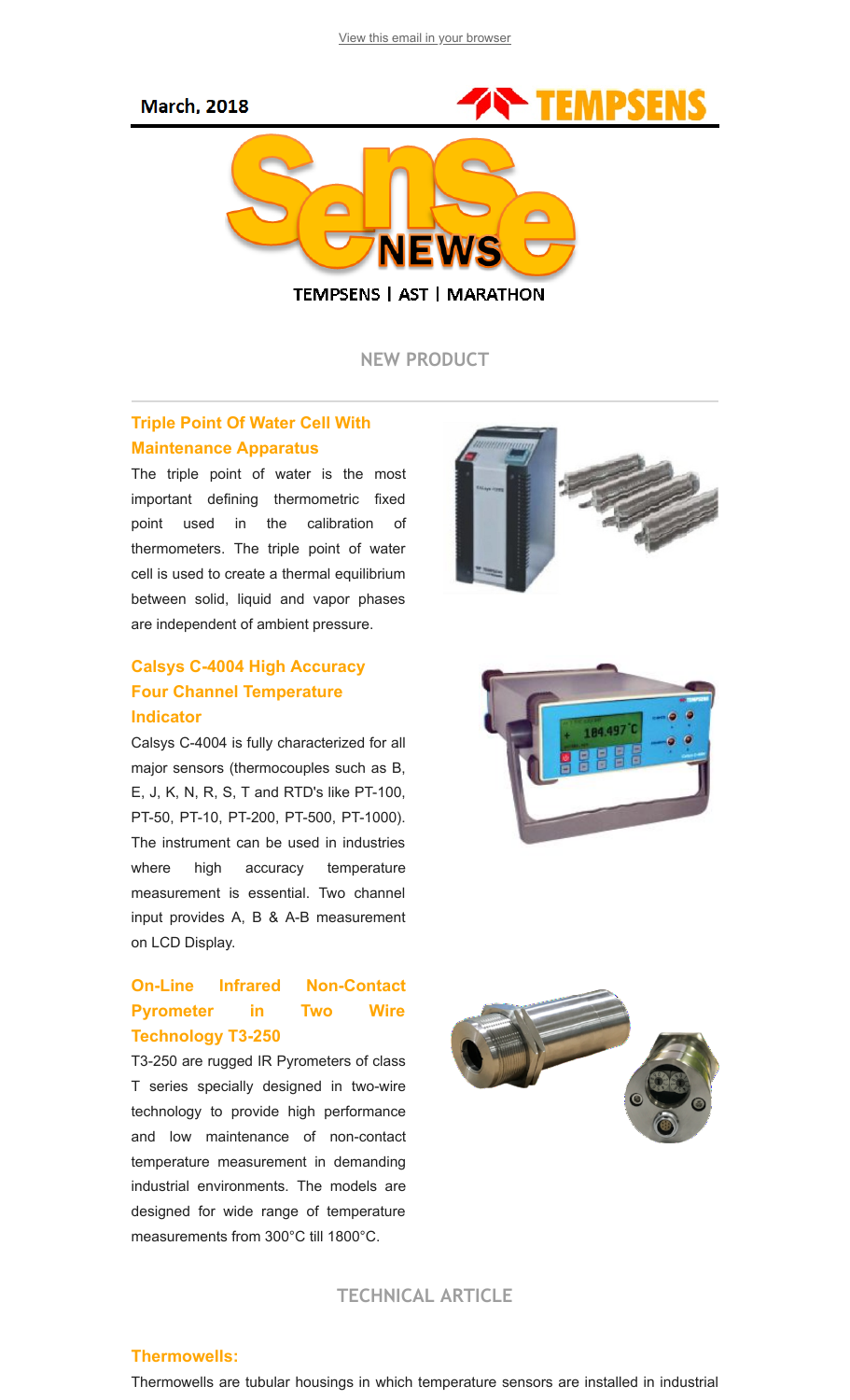processes. It is made up of a tube which is drilled and machined from a solid bar stock which is closed at one end and mounted in the process stream. Sensors such as Thermocouples and RTD's are inserted through the open end of the thermowell and are placed at the tip of the closed end. The open end is usually outside the process piping. The construction and specifications of the Thermowell are governed by an International Standard ASME (American Society of Mechanical Engineers) called PTC 19.3 TW.

#### Thermowells with Helical Strakes:

In some cases, helical strakes can be machined on the thermowell at the insertion length. These helical strakes obstruct the formation of vortices behind the thermowell which decreases the stresses caused due to vortex shedding. This style of design is usually found in Long Chimneys due to the presence of high-velocity air currents at higher altitude. The similar concept can be implemented on to Thermowells.



#### EXHIBITION



Middle East Electricity 2018 From 6th - 8th March 2018, Dubai.